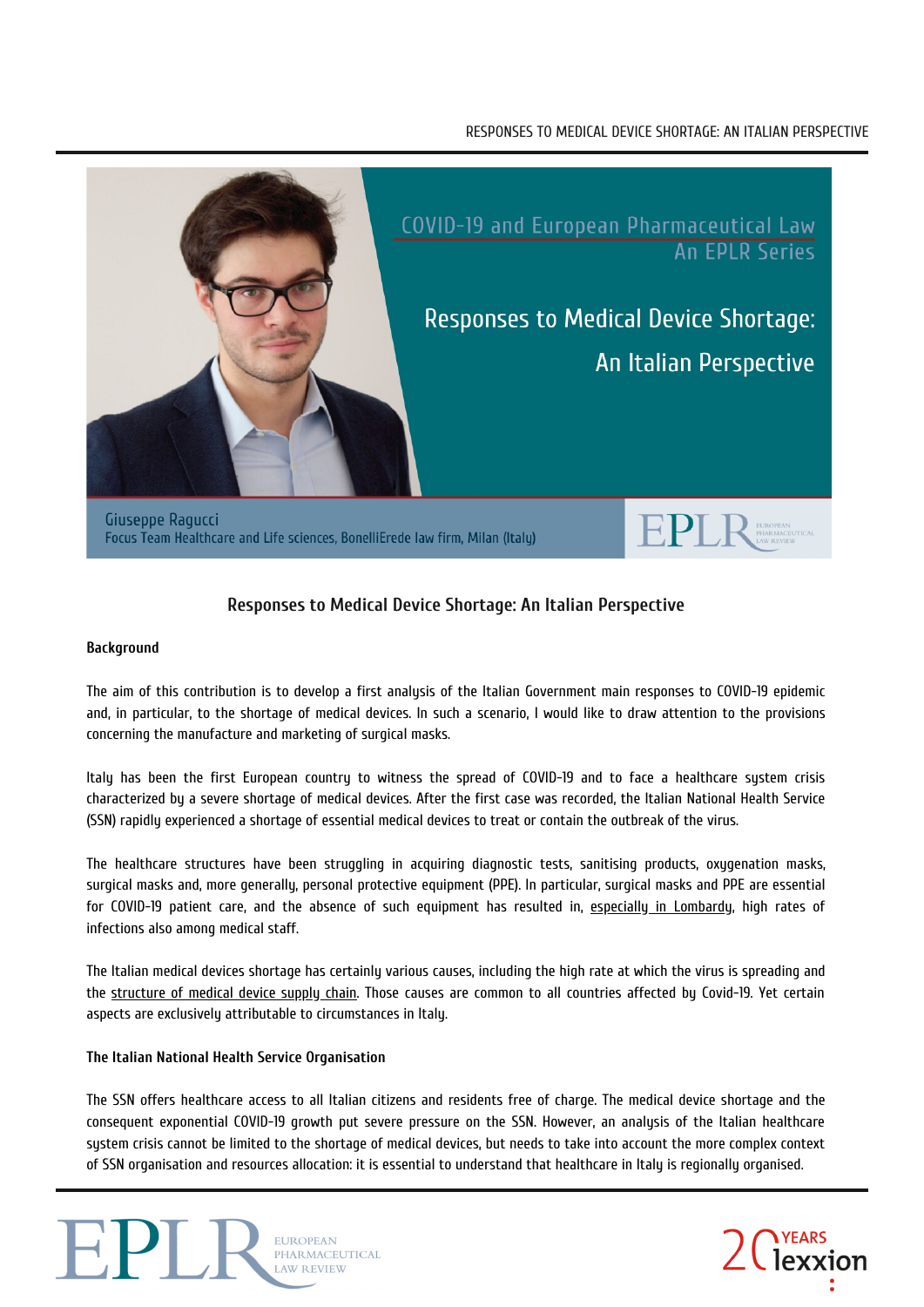This means that the legislative and administrative powers, as far as healthcare is concerned, lie with the Italian regions, leaving limited authority to the central government.

In particular, the central government is entitled to determine the "essential levels of care" (the minimum standard healthcare service and benefits that the Italian regions are expected to cover; so-called "LEA") and the aggregate amount of financial resources for granting the healthcare services and their allocations among regions. Each region is fully in control of the budget allocated and therefore singularly reacts to the healthcare structures deficiencies and needs.

#### **Financial Resources and Supply Chain**

In order to support the Italian regions in handling the COVID-19 emergency, the Italian Government has taken several legislative initiatives. As an immediate response to the COVID-19 outbreak, the Italian [Government](http://www.mef.gov.it/en/inevidenza/Protect-health-support-the-economy-preserve-employment-levels-and-incomes-00001/) has assigned financial resources to strengthen the SSN and guarantee both medical device supply and medical staff hiring. However, the allocation of such resources remains to be clearly defined. Meanwhile, with immediate effect, the Italian Government has implemented protective measures including the suspension of all the productive and commercial activities with the sole exception of those considered essential (e.g. food and healthcare industries). Among the protective measures, the Italian Government has introduced certain derogations to the current Italian legal framework designed to encourage the companies, affected by the above-mentioned suspension, to shift their production (where practicable) and overcame the shortage in manufacturing the needed devices. Such derogations especially concern the manufacture and marketing of PPE and surgical masks.

## **Surgical Masks**

As it is widely known, the use of surgical masks reduces the chance of infection. Both from an EU and Italian perspective, surgical masks are considered medical devices and fall within the class I risk (low-risk devices). This means that they do not need a Notified Body assessment to be marketed. Indeed, under the Italian legislative framework, the manufacturer must simply formulate an EC declaration of conformity by which it declares the compliance with the medical device regulation and the fulfilment of the related administrative procedures. The administrative procedures substantially consist in registering the manufactured medical device on the Italian Minister of Health databank for medical devices. The registration on the databank ensures the traceability of the registered medical device and access to data relating its main characteristics.

Given that, the most recent and representative legislative initiatives, the Italian Law Decree 2 March 2020, n. 9 ("D.L: 9/2020") and Italian Law Decree 17 March 2020, n. 18 ("Cura Italia" or simpler "D.L: 18/2020") provisions, have drastically simplified market access of medical devices. In accordance with article 34, paragraph 3 of D.L. 9/2020, after an evaluation carried out by the Italian Institute of Health (ISS), it is permitted the use of surgical masks free of the CE mark. The same provision establishes that surgical masks shall be considered personal protective equipment for healthcare professionals.

This provision is complemented by article 15, paragraph 1 of D.L. 18/2020 allowing for the manufacturing, import and marketing of surgical masks by way of derogation to the Italian medical device regulation. The article 15 derogation is limited to the CE certificate affixation and the medical device registration on the Italian Minister of Health databank. Thus, the provision must not be understood in terms of quality and safety standard exceptions. Indeed, the second paragraph of article 15 outlines a specific procedure for those who intend to benefit from the derogation and therefore manufacture, import and market surgical masks. Such exceptional procedure requires that the manufacturer and/or importer shall submit to ISS a self-certification according to which they certify the medical device technical standards and therefore that such product complies with the medical device safety standards. Thereby safety and quality standards are still guaranteed.